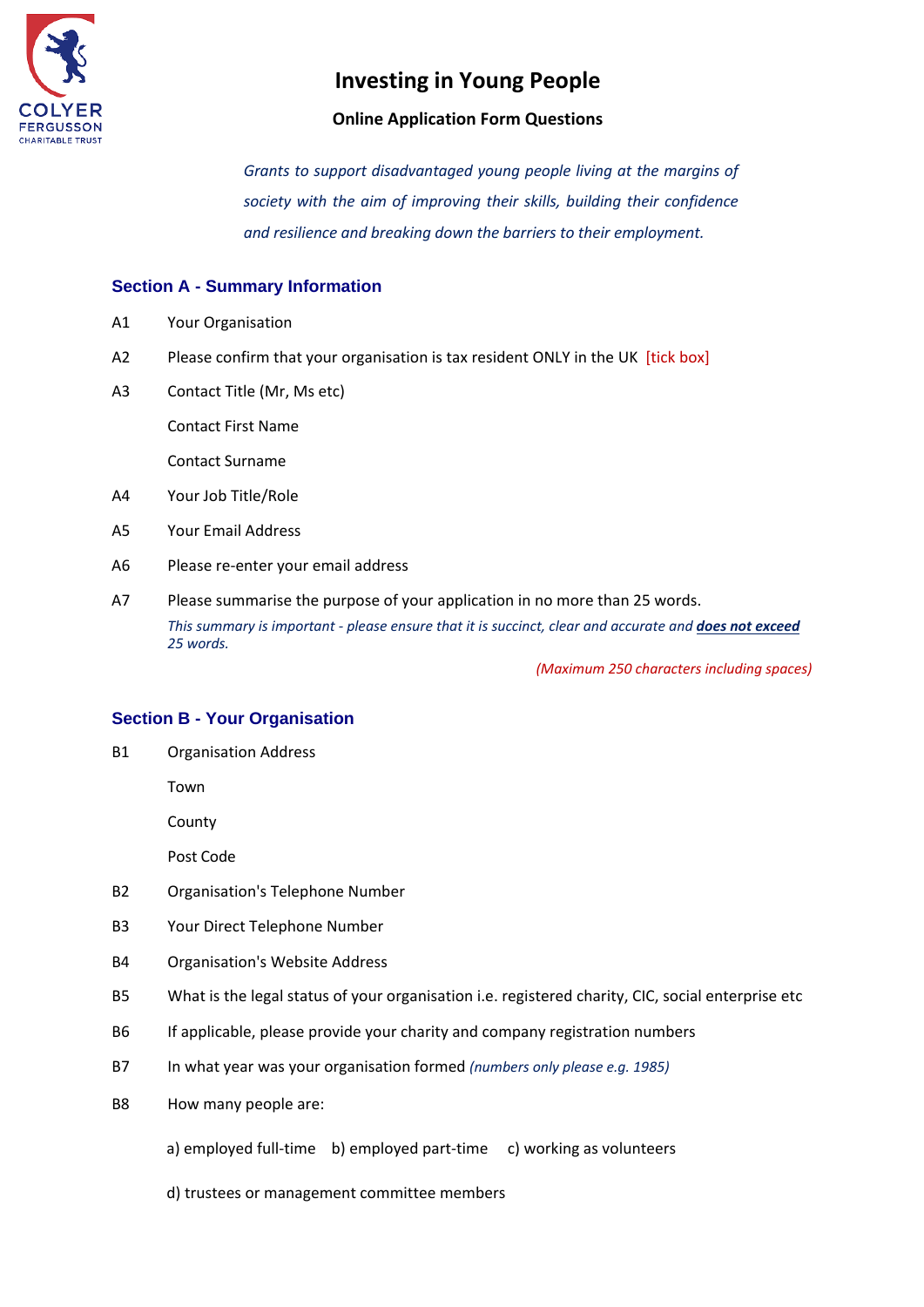

## **Online Application Form Questions**

- B9 Briefly describe the aims, objectives and activities of your organisation. *If possible, include the approximate number of young people the organisation currently works with. (Maximum 1,250 characters including spaces which is about 200 words)*
- B10 What was your organisation's gross income in its last financial year?
- B11 What were the main sources of this income? *Please Indicate if these have changed significantly in the current year. (Maximum 1,250 characters including spaces which is about 200 words)*
- B12 What was its expenditure in the last financial year?
- B13 What were the main areas of expenditure and are all salaries paid at or above the Living Wage rate? *(Maximum 1,250 characters including spaces which is about 200 words)*
- B14 What were your organisation's reserves in the last financial year?
- B15 Which District does your organisation serves all or part of? *If more than one applies, please select the primary one. If this is not possible, please select Kent-wide.*
	- Ashford
	- Canterbury
	- Dartford
	- Dover
	- Folkestone & Hythe
	- Gravesham
	- Maidstone
	- Medway
	- Sevenoaks
	- **Swale**
	- Thanet
	- Tonbridge and Malling
	- Tunbridge Wells
- Kent-wide
- **Other**

- B16 Which District includes the geographic area that would be funded by the grant? *If more than one applies, please select the primary one. If this is not possible, please select Kent-wide.*
	- Ashford
	- Canterbury<br>• Dartford
	- Dartford
	- Dover<br>• Folkes
	- Folkestone & Hythe
	- Gravesham
	- Maidstone
	- Medway
	- Sevenoaks
	- Swale
	- Thanet
	- Tonbridge and Malling
	- Tunbridge Wells
- Kent-wide
- **Other**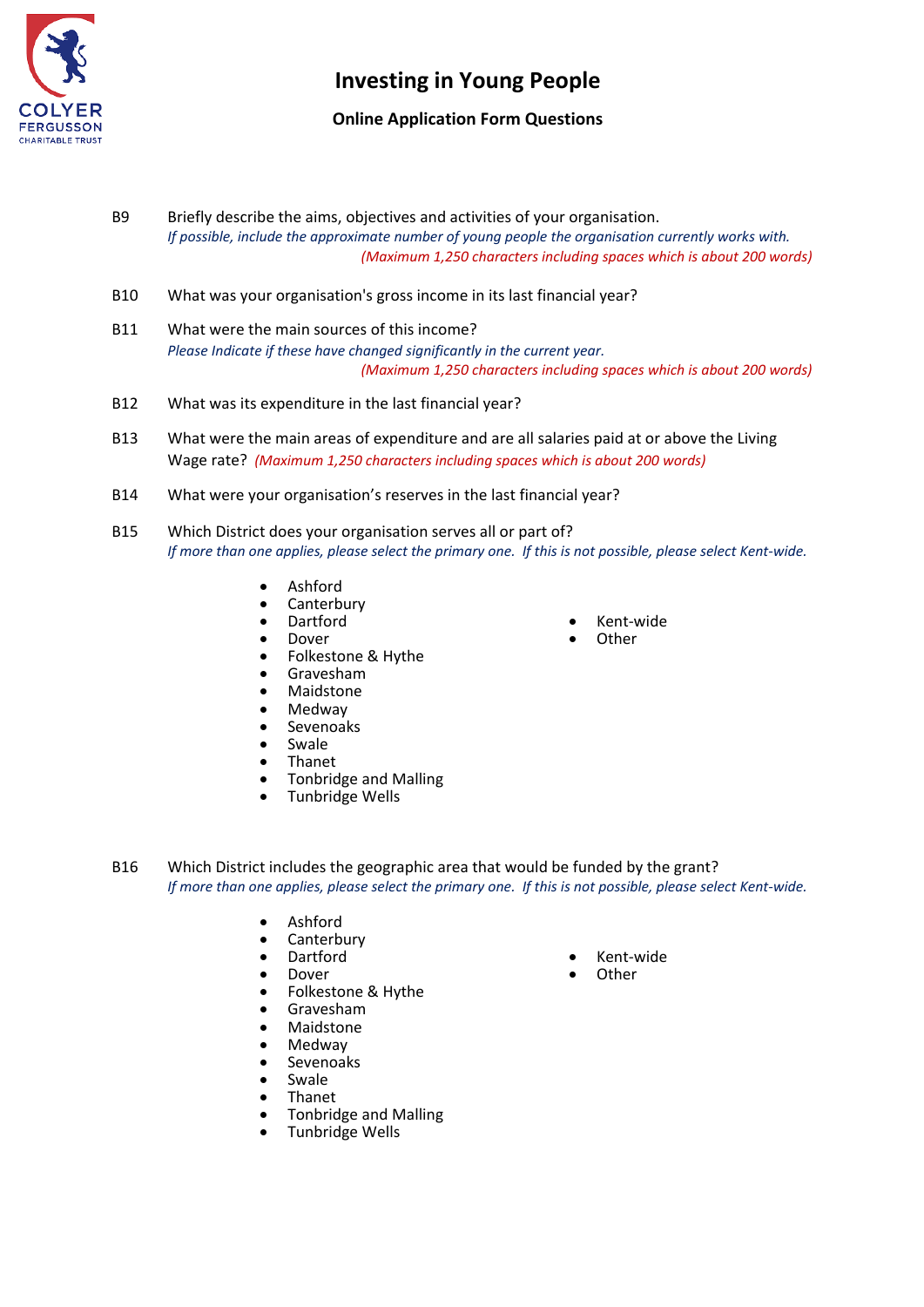

### **Online Application Form Questions**

#### **Section C – Purpose of Your Grant**

C1 Are you applying for funds for:

a) a new project or service b) an existing project or service

#### [If chosen a)]

C1b When could the work start and what would be its proposed duration/timetable? *(Maximum 1,250 characters including spaces which is about 200 words)*

[If chosen b] Please note: you will need to explain how a grant would unlock new opportunities or extend the project/service in some way.

C2 Please use this space to explain why you need a grant.

*Please be very specific about what you propose to do with the funds and how this will help disadvantaged young people.*

*(Maximum 4,000 characters including spaces which is about 600 words)*

C3 Please tell us how you approach diversity, equality and inclusion in your services and what efforts will you make to reach and support people who face additional disadvantage or discrimination?

 *(Maximum 1,250 characters including spaces which is about 200 words)*

- C4 What are the anticipated outcomes of the grant? *(Maximum 1,250 characters including spaces which is about 200 words)*
- C5 How would you measure these outcomes? *(Maximum 1,250 characters including spaces which is about 200 words)*
- C6 How many young people do you estimate will benefit from the grant in any one year?
- C6b *[If C6 is a number]* How do you propose to monitor this number? *(Maximum 1,250 characters including spaces which is about 200 words)*
- C7 How will you ensure that funded work is sustainable over time and what plans do you have to secure replacement funding in future years? *(Maximum 1,250 characters including spaces which is about 200 words)*
- C8 Would the grant provide any long-term legacy.

Yes/No

C8b *[If C8 is a Yes]* What would this be?

*(Maximum 1,250 characters including spaces which is about 200 words)*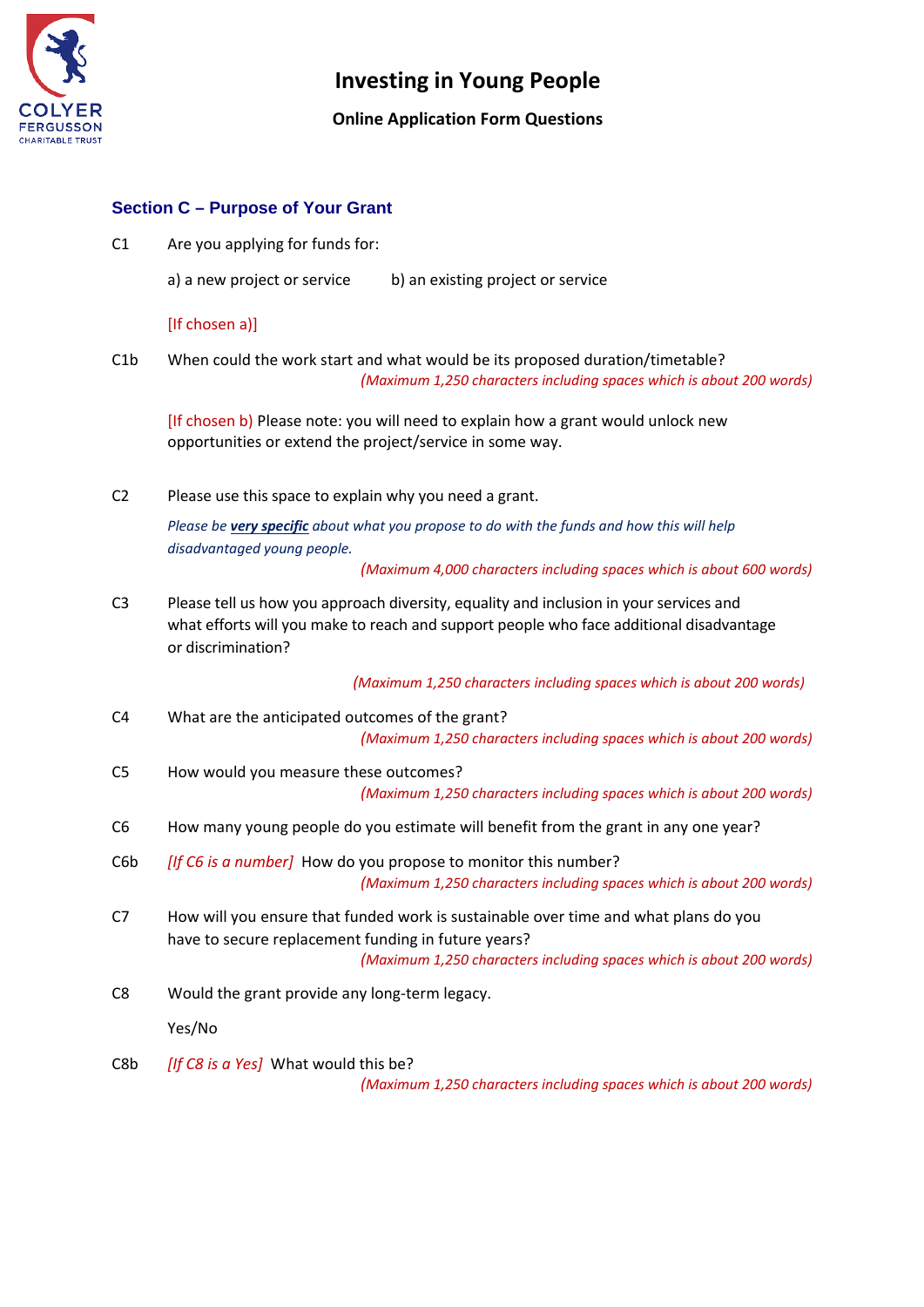

### **Online Application Form Questions**

### **Section D - Financial Information about the grant you are seeking**

D1 Are you requesting a one-off grant or a grant payable over more than one year

[One-off grant] [Grant over two years] [Grant over three years]

D2 How much are you requesting from the Trust:

[Year one and one-off grants]

[Year two]

[Year three]

[Total Grant] [form calculated field]

- D3 [if C1 is answer a)] What is the total cost of the new project or service?
- D4 [if C1 is answer a) and D2 total is less than D3] Please explain how you would make up the difference between the total project cost and the amount you are requesting from us. *(Maximum 1,250 characters including spaces which is about 200 words)*

Please note that you will be asked to attach a budget for your grant at the end of this form.

## **Section E - Classifying the grant you are seeking**

Please consider the following categories and indicate which is most relevant to your application:

*If more than one applies, please select the most relevant.*

#### E1 Type of project [only one can be selected]

- Mentoring, counselling and therapeutic support
- Youth work and confidence-building programmes
- Academic educational support including numeracy and literacy
- Work-based skills training
- Reducing offending and/or anti-social behaviour including drugs/alcohol abuse
- Work-experience
- Volunteering initiatives
- None of these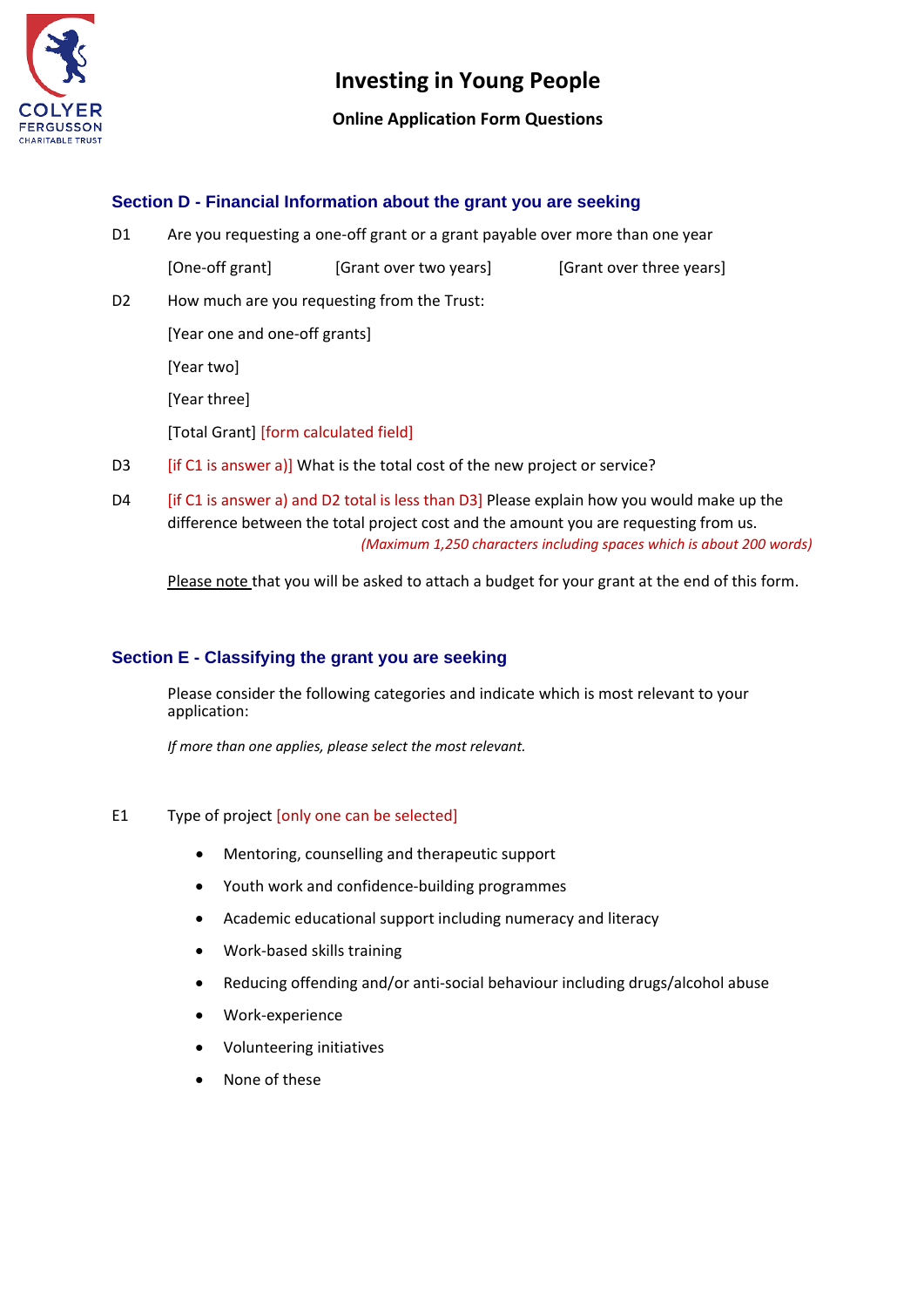

## **Online Application Form Questions**

#### E2 Beneficiaries [only one can be selected]

- unemployed young people not in education, training or employment (NEETS)
- young offenders and those at risk of offending
- young people in or leaving care
- Disengaged, disadvantaged and/or vulnerable young people
- None of these
- E3 Age group of most of the young people: [only one can be selected]
	- between 14 and 16 years
	- between 14 and 18 years
	- between 16 and 18 years
	- between 14 and 25 years
	- between 16 and 25 years
	- between 18 and 25 years
	- None of these

### **Section F – Previous funding**

The Trust is keen to hear from organisations that it has funded previously under its 'Young People with Poverty of Opportunity' programme and where grant funds have had a significant impact.

F1 Have your received CFCT funding in the last five years?

Yes/No

[If Yes] Please tell us about your grant and the impact that it made.

*(Maximum 1,250 characters including spaces which is about 200 words)*